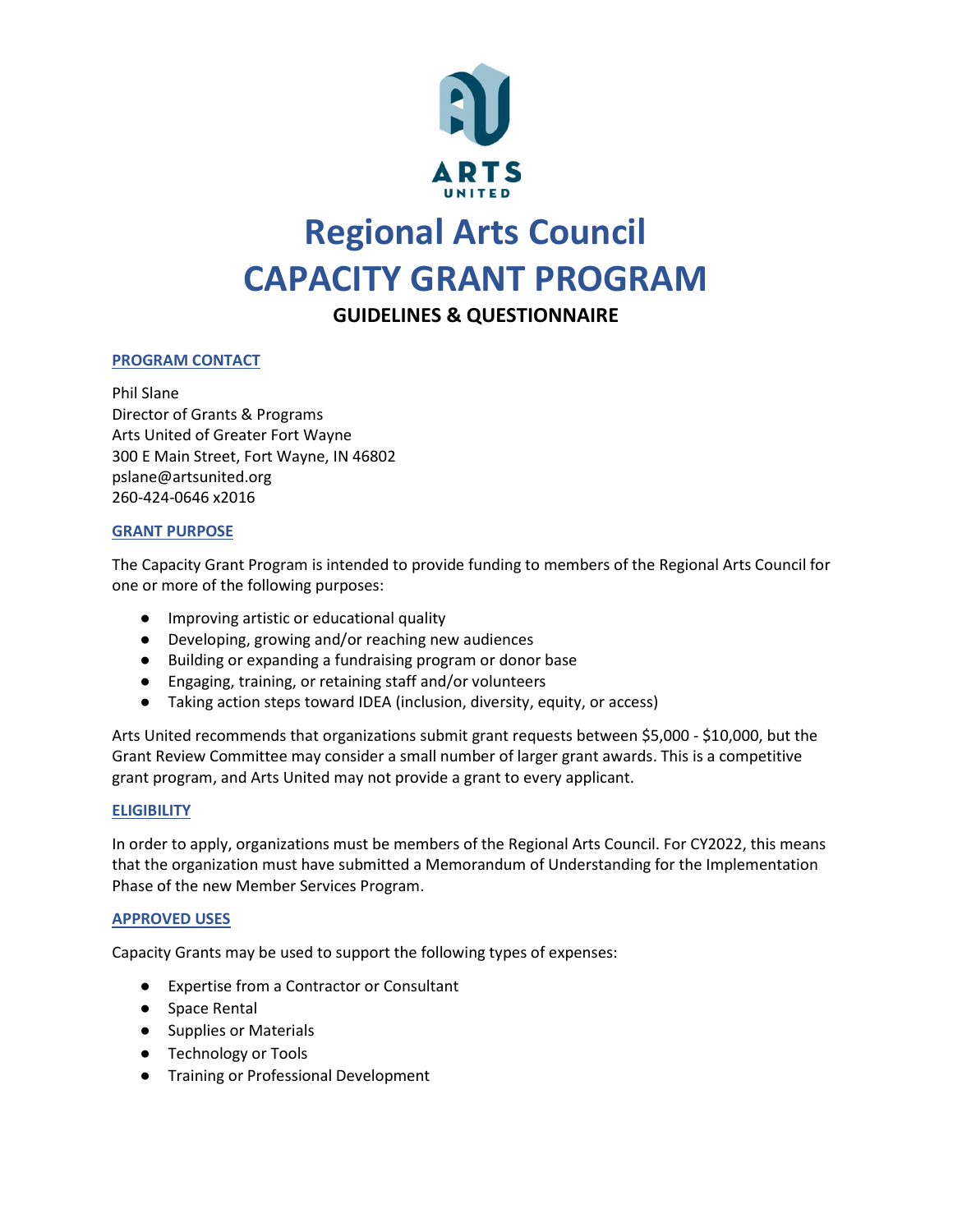● Other related expenses that support the member's capacity project or program

Capacity Grants may not be used to support capital campaigns, endowments, reserve funds, or the acquisition of hard assets that are unrelated to the purpose of the Capacity Grant Program.

#### TIMELINE

| Announcement                  | March 1, 2022  |
|-------------------------------|----------------|
| <b>Applications Due</b>       | April 29, 2022 |
| <b>Grant Committee Review</b> | May 2022       |
| <b>Board Review</b>           | May 19, 2022   |
| <b>Grant Announcements</b>    | June 1, 2022   |
| <b>Fund Distribution</b>      | June 30, 2022  |

## REVIEW CRITERIA

The Arts United Grant Committee will prioritize applications that demonstrate how the proposed project or program will accomplish one or more of the following Capacity Grant Program Purposes:

- Improving artistic or educational quality
- Developing, growing and/or reaching new audiences
- Building or expanding a fundraising program or donor base
- Engaging, training, or retaining staff and/or volunteers
- Taking action steps toward IDEA (inclusion, diversity, equity, or access), such as:
	- Reaching / engaging audiences that have limited access to arts and cultural programming
	- Recruiting / retaining diverse staff or volunteers
	- Presenting relevant multicultural programming to the community

The Grant Committee will use the following criteria and scoring system in their review.

- 20 points Alignment with the Capacity Grant Program Extent to which the proposed project or program aligns with one or more of the Purposes
- 40 points Impact Short-term and/or long-term impact of the proposed project or program for the applicant
- 40 points Project Management The applicant's ability to attain their measurable goals for the proposed project or program

#### APPLICATION INSTRUCTIONS

Applicants should send completed Application Components to Phil Slane at pslane@artsunited.org no later than Friday, April 29th, 2022.